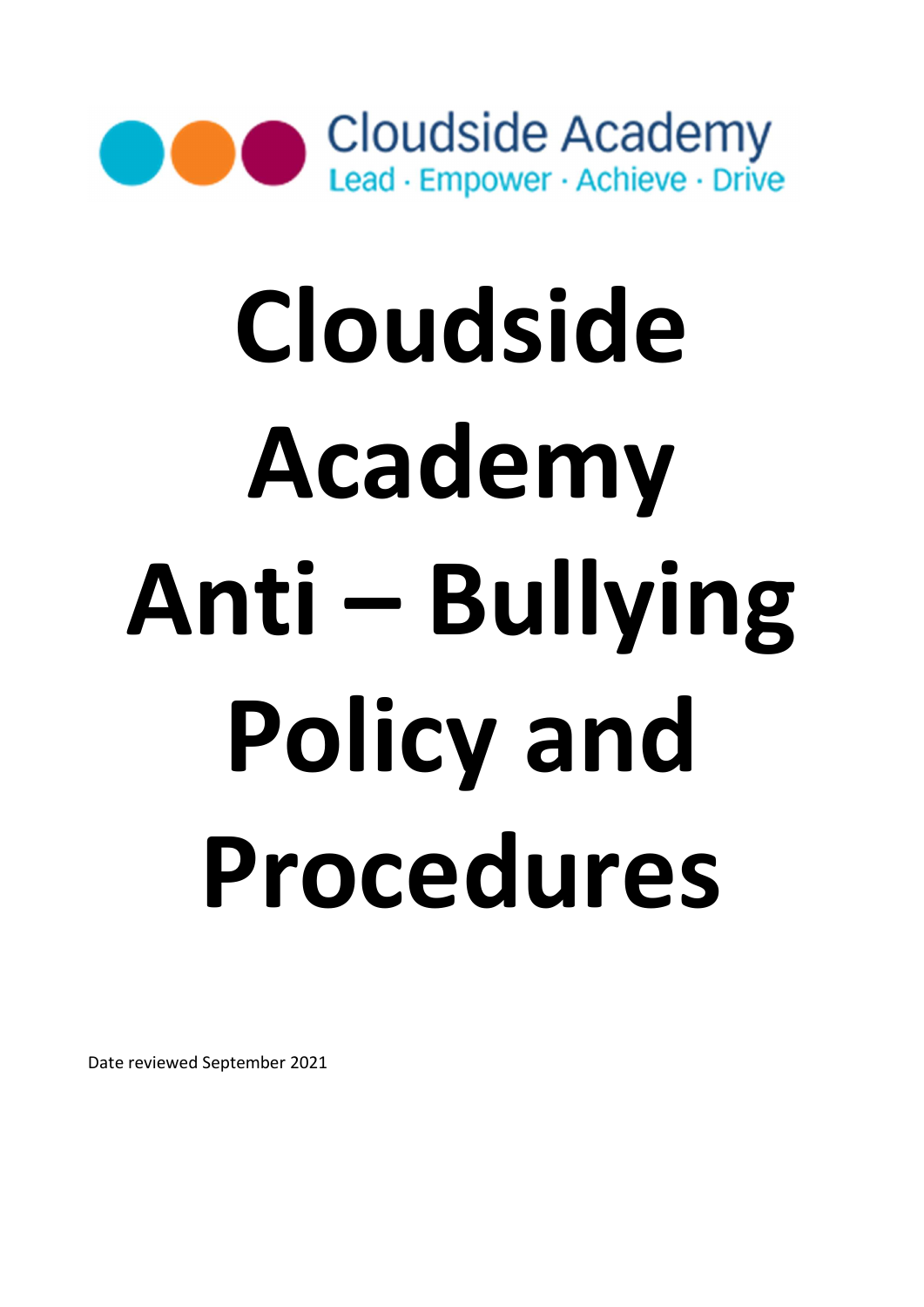# Aims and Purpose of the Policy:

The aim of the anti-bullying policy is to ensure that pupils learn in a supportive, caring, happy and safe environment without fear of being bullied. Bullying is anti-social behaviour and can affect anyone; it is unacceptable and will not be tolerated. Only when all issues of bullying are addressed, are pupils able to fully benefit from the opportunities available at our school.

- To prevent, de-escalate and/or stop any continuation of harmful behaviour.
- To react to bullying incidents in a reasonable, proportionate and consistent way.
- To safeguard pupils who have experienced bullying and to trigger sources of support for the pupils.
- To apply disciplinary sanctions to the pupil causing the bullying and ensure they learn from the experience

#### Cloudside Academy's stance on Anti-bullying:

At Cloudside all teaching and support staff are alert to the signs of bullying and act promptly and firmly against it in accordance with school policy. Bullying has no place anywhere in our community, and this applies both to the bullying of pupils and staff.

Bullying is a deeply damaging activity, for both the person being bullied and the person conducting the bullying, and its legacy can follow young people into adulthood

# Definition of Bullying:

Bullying is defined as deliberate 'behaviour by an individual or group, usually repeated over a period of time, that intentionally hurts another individual or group either physically or emotionally, where it is difficult for those being bullied to defend themselves'. There is no 'hierarchy' of bullying – all forms of bullying are taken seriously and dealt with appropriately. Pupils are bullied for a variety of reasons – and for no reason.

Bullying can take place between pupils, between pupils and staff, or between staff; by individuals or groups; face to face, indirectly or using a range of online bullying methods.

Bullying includes: name calling; taunting; mocking; making offensive comments; kicking; hitting; pushing; taking belongings; inappropriate text messaging and emailing; sending offensive or degrading images by phone or via the internet; producing offensive graffiti; gossiping; excluding people from groups; and spreading hurtful and untruthful rumours.

# Types of bullying

#### Online – Bullying

The rapid development of, and widespread access to technology has provided a new medium for 'virtual bullying', which can occur inside and outside school. Online-bullying is a different form of bullying which can happen beyond the school day into home and private space, with a potentially bigger audience, and more accessories as people forward on content.

#### Racist bullying

This refers to a range of hurtful behaviour, both physical and psychological, that makes a person feel unwelcome marginalised and excluded, powerless or worthless because of their colour, ethnicity, culture, faith, community, national origin or status

#### Homophobic bullying

This occurs when bullying is motivated by prejudice against lesbian, gay, bisexual and transgender people.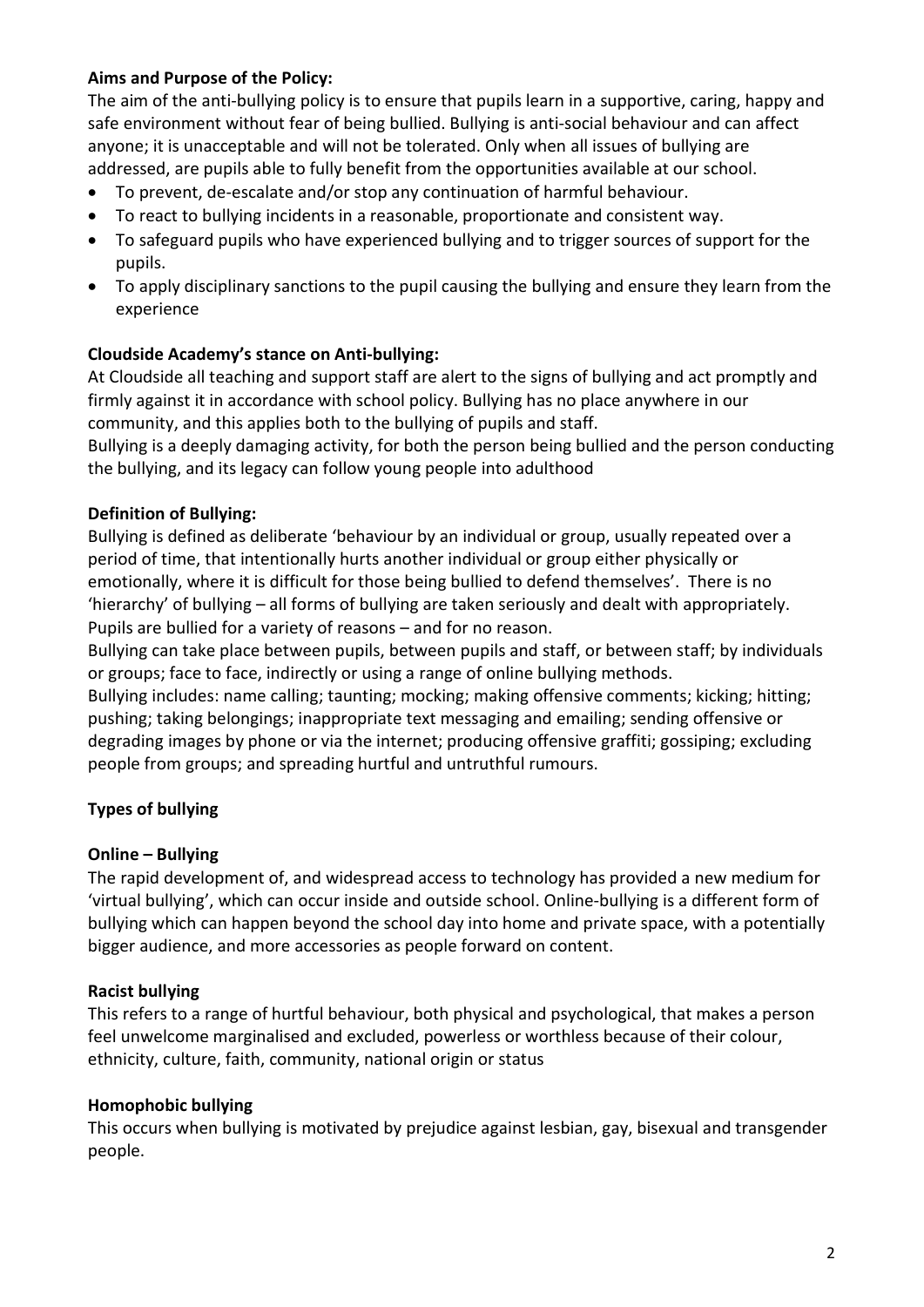# Vulnerable groups

We recognise that some groups of people maybe be more vulnerable to bullying: including:

- Looked after children
- Gypsy, Roma and traveller families
- Children with SEND
- Children from ethnic minorities
- Children entitled to free school meals
- Children for whom English is an additional language
- Children who are perceived to be gay, lesbian, bisexual or transgender.

### Roles within bullying:

- The ring leader, the person who through their social power can direct bullying activity
- Assistants/associates, who actively join in the bullying (sometimes because they are afraid of the ring leader).
- Reinforcers, who give positive feedback to the bully, perhaps by smiling or laughing
- Outsiders/by standers, who stay back or stay silent and there by appear to condone or collude with the bullying behaviour.
- Defenders, who try to stop the bullying or comfort pupils who experience bullying,

It should be noted that the same pupils can adopt different roles at different times, or at the same time.

# Signs of Bullying:

Deteriorating attendance, poor punctuality, lack of progress and diminishing achievement can be indicators that a pupil is vulnerable in some way and susceptible to or suffering already from bullying.

Pupils being bullied may also demonstrate emotional and behavioural problems, physical problems such as headaches and stomach pains, or signs of depression.

# Roles and Responsibilities:

#### Headteacher at Cloudside Academy:

Has a legal duty under the School Standards and Framework Act 1998 to draw up procedures to prevent all forms of bullying among pupils and to bring these procedures to the attention of staff, parents and pupils.

#### Staff:

Need to be aware of vulnerable pupils. They need to be sensitive to pupils who because of their behaviour or circumstances are vulnerable.

When dealing with bullying issues, staff need to understand the emotional health and wellbeing of pupils and of any deeper issues that they may have, so that appropriate strategies can be used Apply the school's behaviour and anti-bullying policy fairly and consistently Apply the school rewards and sanctions lawfully.

#### Pupils:

Pupils need to understand what bullying is, its causes, effects and methods of prevention. Pupils must accept that they have a duty to themselves and others in the prevention of bullying and taking action should it occur.

The action taken may be direct, that is intervening in the bullying situation or indirect, reporting bullying or potential bullying to another adult, at home or school.

Pupils who tolerate bullies are supporting them. Pressure from other pupils can stop bullying.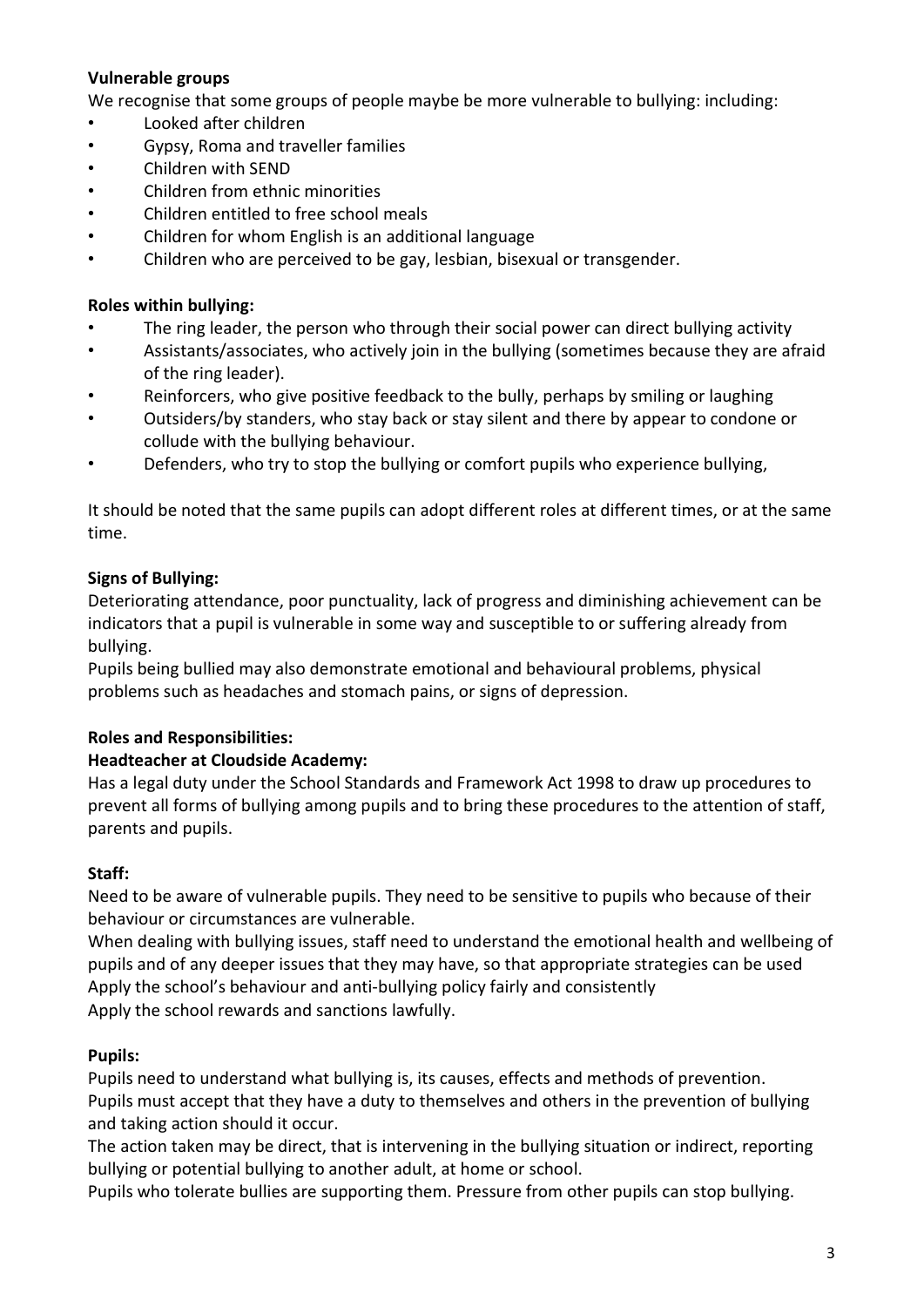# Governors:

Provide a written statement of general principles to promote good behaviour in consultation with head teacher, staff, parents and pupils.

Promote the well-being of all pupils.

# Anti- bullying Strategies

The aims of our anti-bullying strategies and intervention systems are:

To prevent and de-escalate and/stop any continuation of harmful behaviour.

To react to bullying incidents in a reasonable, proportionate and consistent way, taking into account any Special Educational Need or disability that the pupil may have and taking into consideration the needs of vulnerable children.

To safeguard the pupil who has experienced bullying and to trigger sources of support for the pupil.

To apply disciplinary sanctions to the pupil causing the bullying and ensure they learn from the experience, possibly through multi-agency support.

# Implementation:

All discovered bullying will be acted upon.

Therefore, every person at Cloudside has a responsibility to take action.

All people at Cloudside Academy need to know what the school's response to bullying is.

# Cloudside Academy's response to individual acts of bullying:

# For the victim:

• If bullying is suspected or reported, the incident will be dealt with immediately by the member of staff who has been approached by responding to the victim with support.

- The victim will be given support from an assigned TA to talk through the incident.
- A clear account of the incident will be recorded on the proforma in school that includes witness statements from all pupils involved and will be passed to the Head teacher, Deputy head, Senior leaders or inclusion leader; who will then monitor the pupils for a period of 2 weeks or until the victim feels safe.
- If necessary a support group will be set up and the possibility of the pupil being part of the play and lunch time nurture groups.

• Support will continue to be given until the child feels comfortable within the school. A named TA will be available to the child in the future and will continue to check on the child on a regular basis to ensure that there is no reoccurrence of any bullying.

Programmes of support for the victim can include:

- Giving the child a 'buddy'
- Ask the 'buddies' on the playground to keep an eye out for them.
- Setting up a 'circle of friends'
- Keeping in regular contact with the parents.

# For the 'bully'

- A member of staff will interview the child/children who are reported to have been bullying.
- Make it clear to the child/children that bullying will not be tolerated at this school.

• Encourage the bully to see the victim's point of view and discover why the pupil became involved.

• Explain clearly the sanction and why it is given – refer to behaviour policy.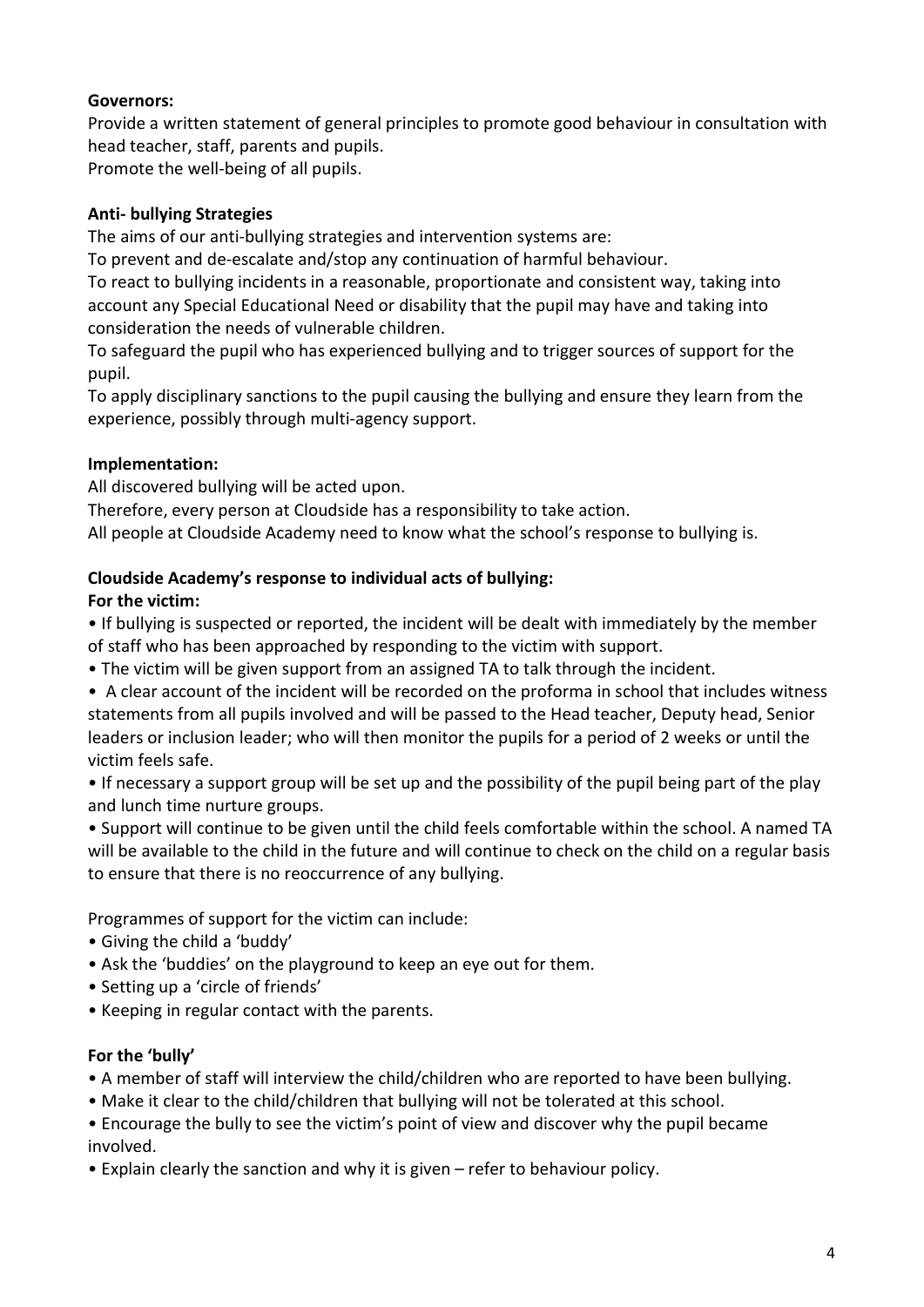• Explain clearly that the sanction is designed to deter the child/children from repeating this behaviour.

• If the child/children are involved in severe or persistent bullying then this needs to be reported to the Head teacher, Deputy head, Senior leaders or inclusion leader, for further action and the incidents logged. Parents need to be informed of the child's continuing behaviour and invited to discuss it with a senior member of staff.

• If there are no future improvements in the behaviour, sanctions for severe and persistent misbehaviour as part of the school behaviour policy will be followed.

# Programmes of support for the bully can include:

- Remind the child of the school's stance towards bullying behaviour.
- Refer the pupil for some small group work on self-esteem, anger management.
- Meeting with pupil's parents

#### For the 'bystanders'

- A member of staff will interview the child/children who are reported to have been bystanders.
- Make it clear to the child/children that bullying will not be tolerated at this school.
- Encourage the bystander to see their role in the bullying incident especially if the incident is online bullying.
- Explain clearly that as a bystander they may be subject to a sanction and why it is given.
- Explain clearly that the sanction is designed to deter the child/children from repeating this behaviour.

#### Providing an anti-bullying environment in school:

- The school leadership team promotes and open and honest anti-bullying ethos.
- Using curriculum opportunities (in particular, PSHE and Citizenship where pupils and staff can discuss issues around diversity and draw out anti-bullying messages)
- Using opportunities throughout the school calendar and at certain times of the school day to raise awareness of the negative consequences of bullying e.g. Anti-bullying Week in November each year, whole school assemblies.
- Engaging pupils in the process of developing the school's policy and have an honest and open reporting system.
- Looking at the school environment, at staff supervision patterns, key times and locations where pupils may be more vulnerable to bullying incidents.
- Using a range of disciplinary sanctions and learning programmes (e.g. Peer mentors, buddy system, circle of friends) to deal with any pupils who are found to be bullying.
- Support from the Local Authority Anti bullying Support Team, liaison with the school PCSO to establish Safer School Partnership.

#### Reporting and Recording Arrangements

Pupils are encouraged to report any incidents of bullying. The can speak to any teacher or member of staff in confidence or use the 'Worry Box' in each classroom in the school to leave a note. This is emptied daily by a class teacher and any incidents dealt with accordingly.

Any incidents of bullying are also recorded by staff on the report form which is then passed onto the Inclusion Leader to monitor and put in the Anti-bullying Record File.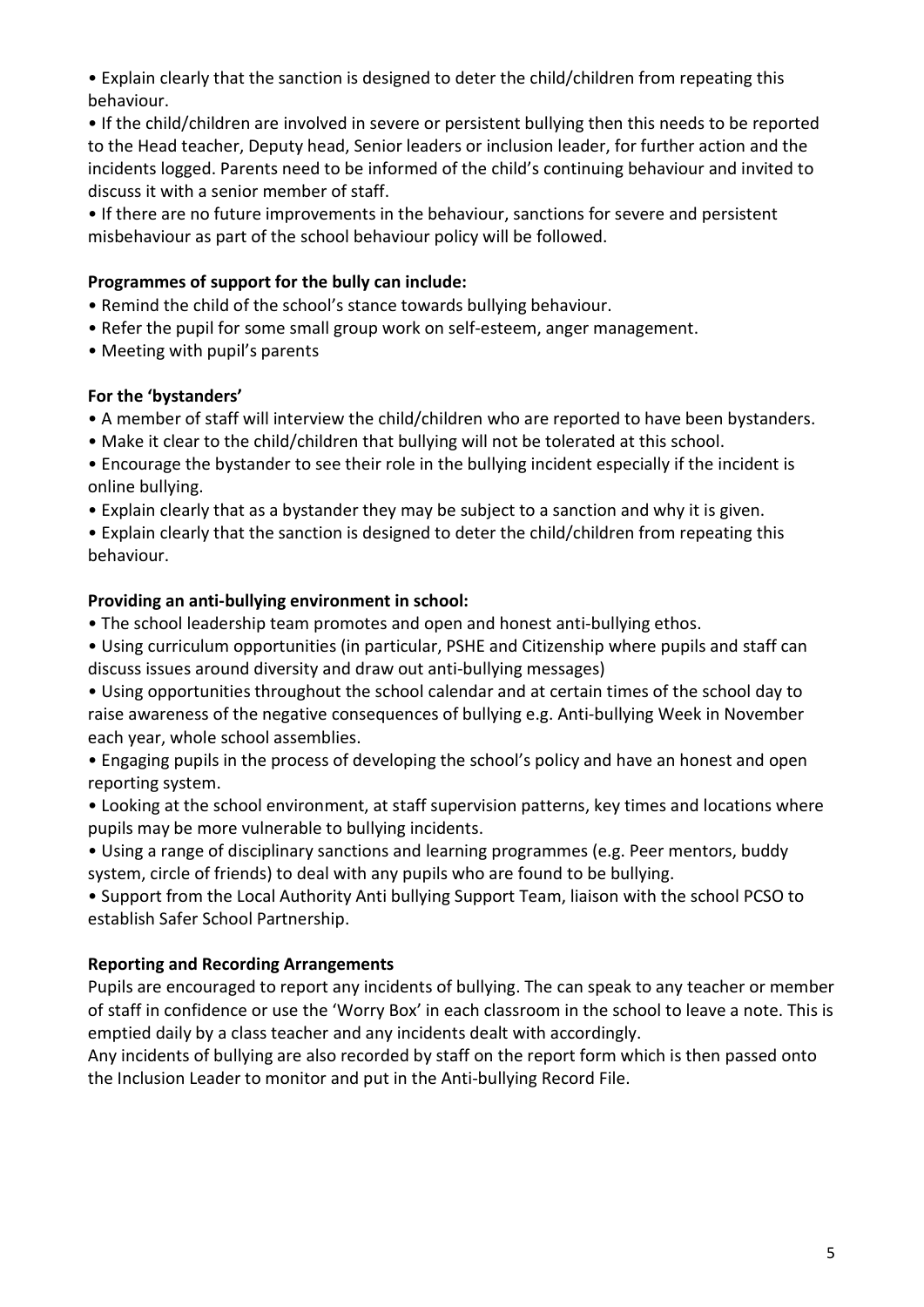This enables us:

- to manage cases effectively
- monitor and evaluate the effectiveness of our strategies
- celebrate the anti-bullying work of the school
- demonstrate defensible decision making in the event of a compliant
- engage and inform multi-agency teams as necessary

#### Bullying Against staff:

Bullying can happen to staff, whether by pupils, parents or other staff. Members of the school staff who feel that they are suffering from or are concerned about bullying, can speak to a senior member of staff. They can also contact their trade union or professional association for support and advice.

#### Parents

We engage with parents promptly when issues of bullying come to light, whether their child is the one being bullied or the one doing the bullying. We have a complaints procedure which parents are aware of that they can use if they feel that their issue is not being dealt with correctly.

#### **Training**

It is important that teaching staff feel confident in dealing with anti-bullying behaviour and incidents, and in implementing this policy. Training will be available for all staff, including lunchtime supervisors, and for relevant governors. We ensure that members of staff are regularly consulted as to their training needs and training is provided as appropriate to keep up to date with developments.

#### Monitoring, evaluation and review

The academy will review this policy annually and assess its implementation and effectiveness. The policy will be promoted and implemented throughout the academy.

#### Policies to be viewed in conjunction:

Equality Policy. Behaviour Management Policy. Special Needs and Inclusion Policy. PSHE Policy SMSC Policy Safeguarding Policy Internet Safety Policy ICT Policy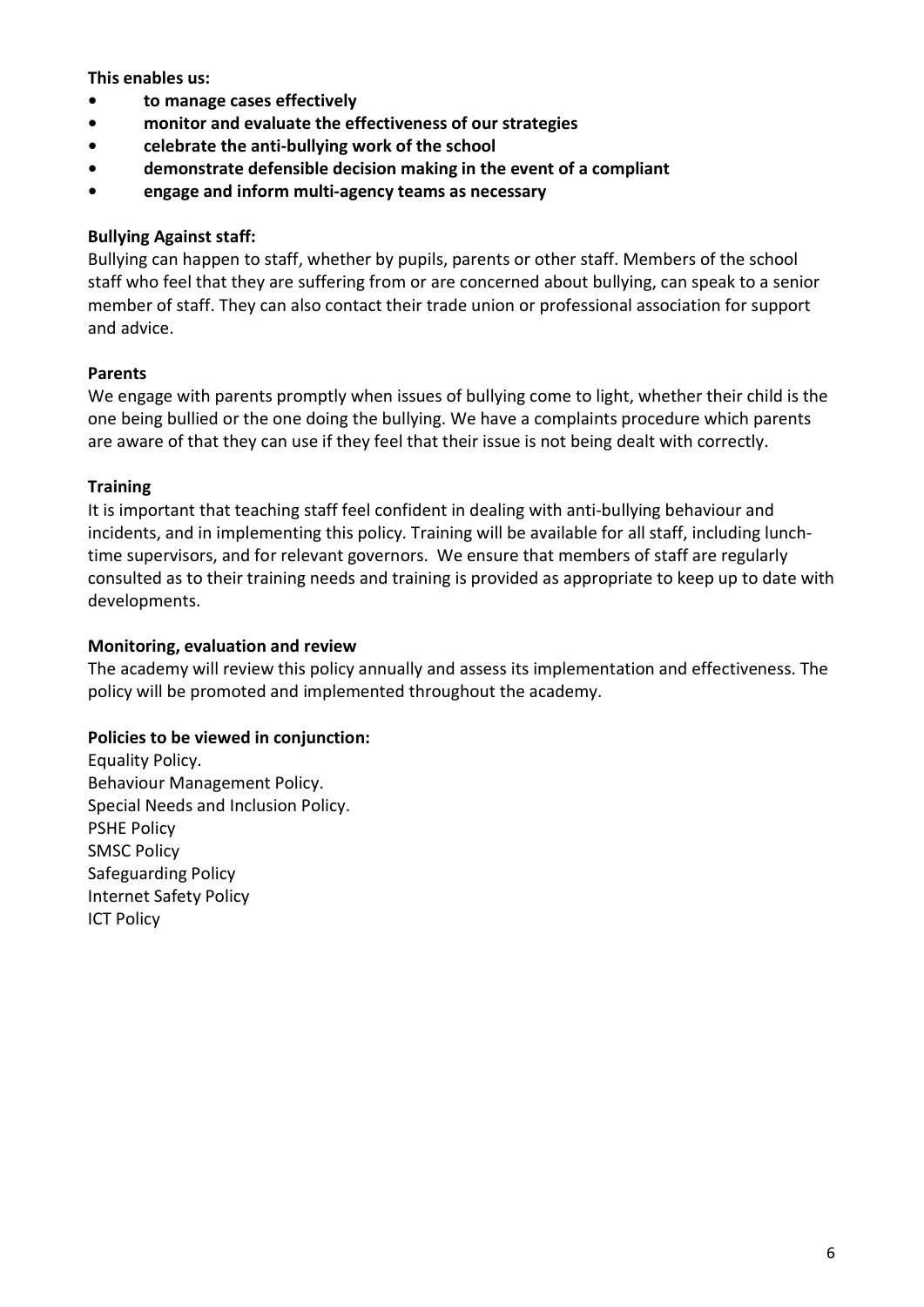# Appendix 1: **CLOUDSIDE ACADEMY**

# BULLYING ALLEGATION FORM

| Date of Incident:           | Time of Incident: |
|-----------------------------|-------------------|
| <b>Report Completed by:</b> |                   |

| <b>NAMES OF CHILDREN INVOLVED</b> | <b>CLASS</b> |
|-----------------------------------|--------------|
|                                   |              |
|                                   |              |
|                                   |              |
|                                   |              |
|                                   |              |
|                                   |              |
|                                   |              |
|                                   |              |

# BRIEF SUMMARY OF THE BULLYING ALLEGATION AND THE TYPE OF BULLYING INCLUDING ONLINE OR HOMOPHOBIC. INCLUDE THE TIME PERIOD FOR THE BULLYING

# REASON FOR REFERRAL TO SLT (e.g. one of a number of recent incidents, referral via parent)

Referral to Senior Leader: Kerry Wheatley Referral to Deputy Head: **Secure 19 and 19 and 19 and 19 and 19 and 19 and 19 and 19 and 19 and 19 and 19 and 19 and 19 and 19 and 19 and 19 and 19 and 19 and 19 and 19 and 19 and 19 and 19 and 19 and 19 and 19 and 19 and** Referral to Head Teacher: Susan Wass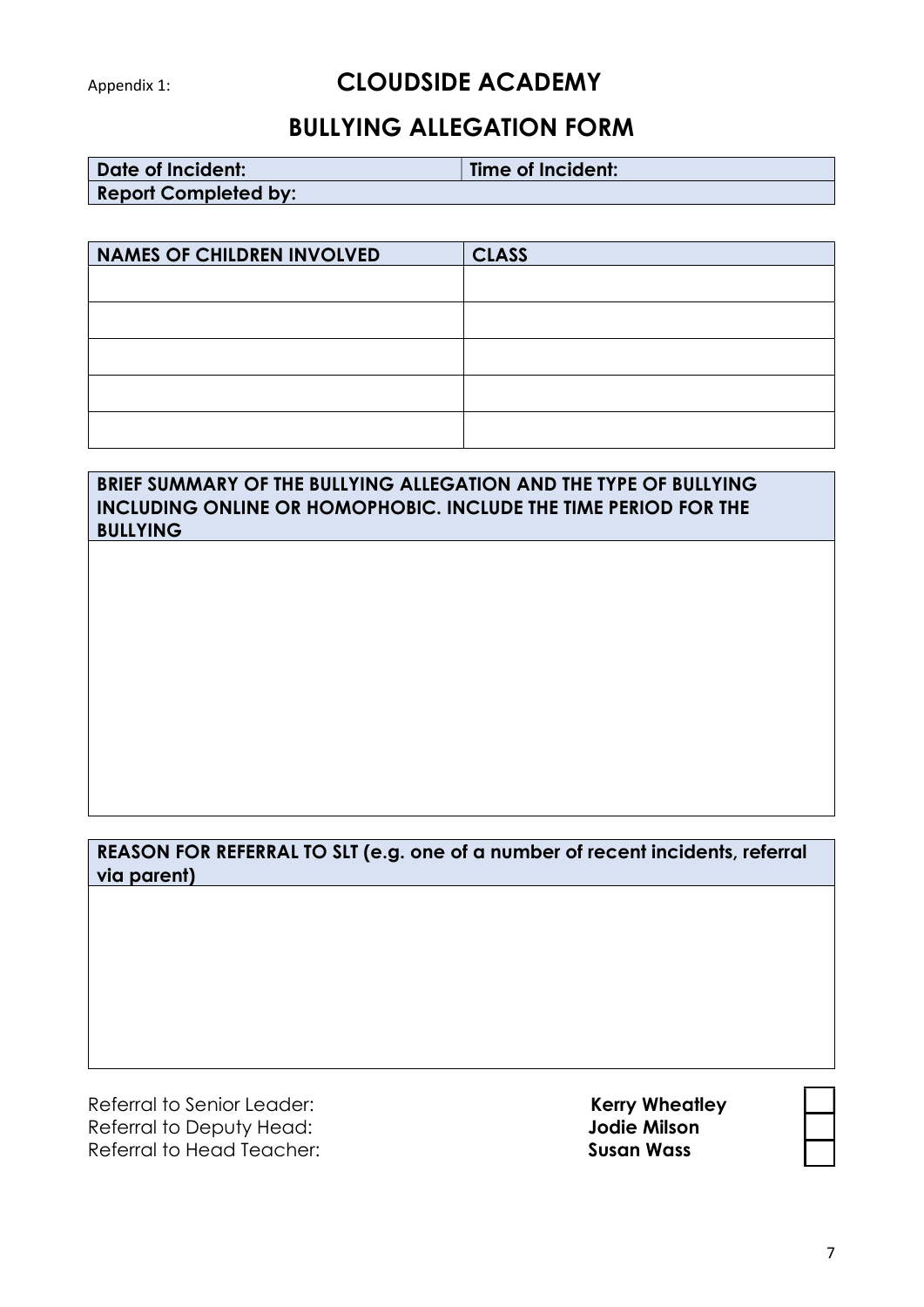# BRIEF SUMMARY OF RESULTING ACTION TAKEN BY SLT DETAILS OF ACTION TO BE TAKEN

Checked for earlier incidents involving same pupils

Notified parents/carers

Individual discussion with pupils involved

Group discussion with pupils involved

Notified class teacher

Medical treatment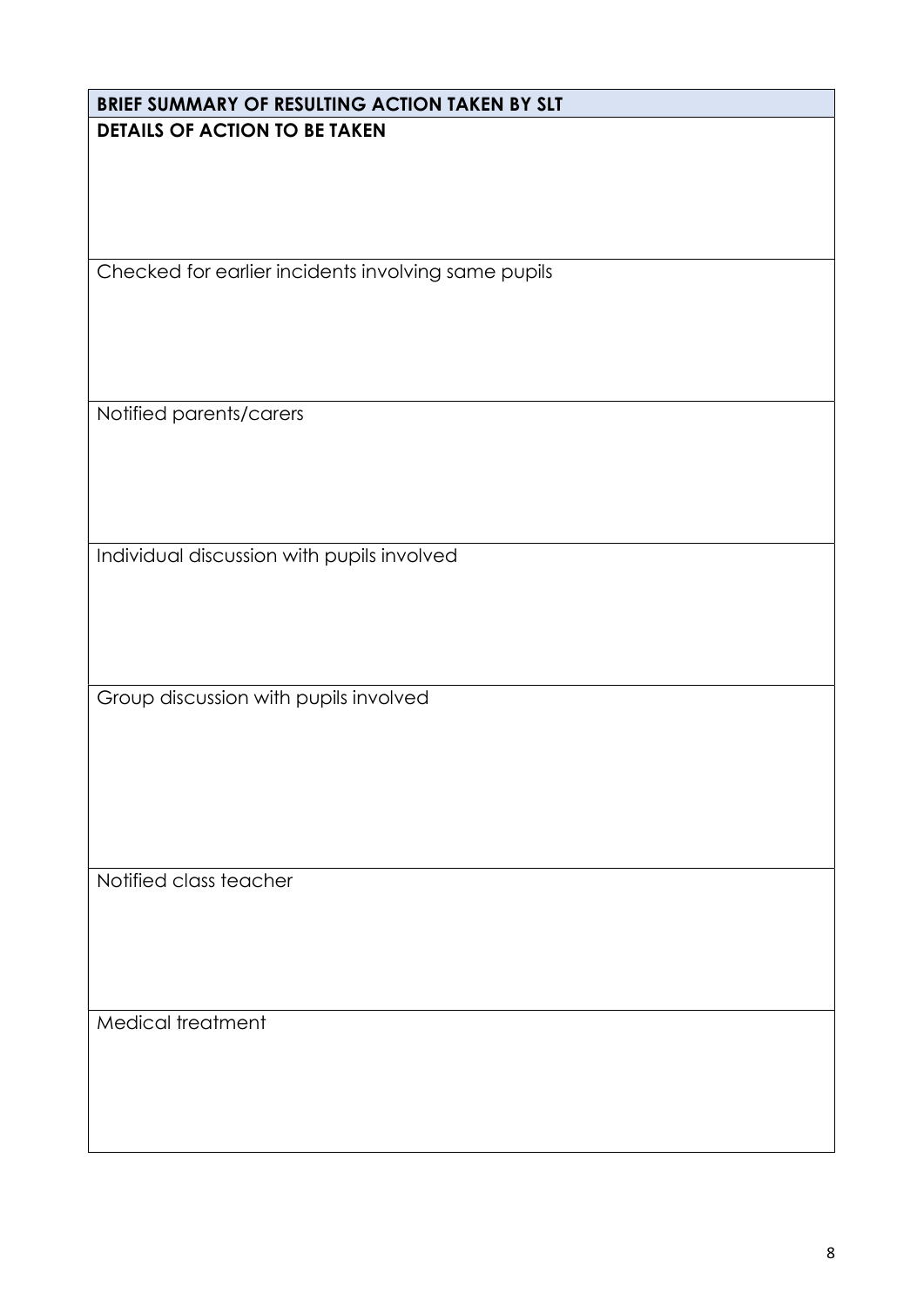Specific support from staff

Follow up date set

Any additional information: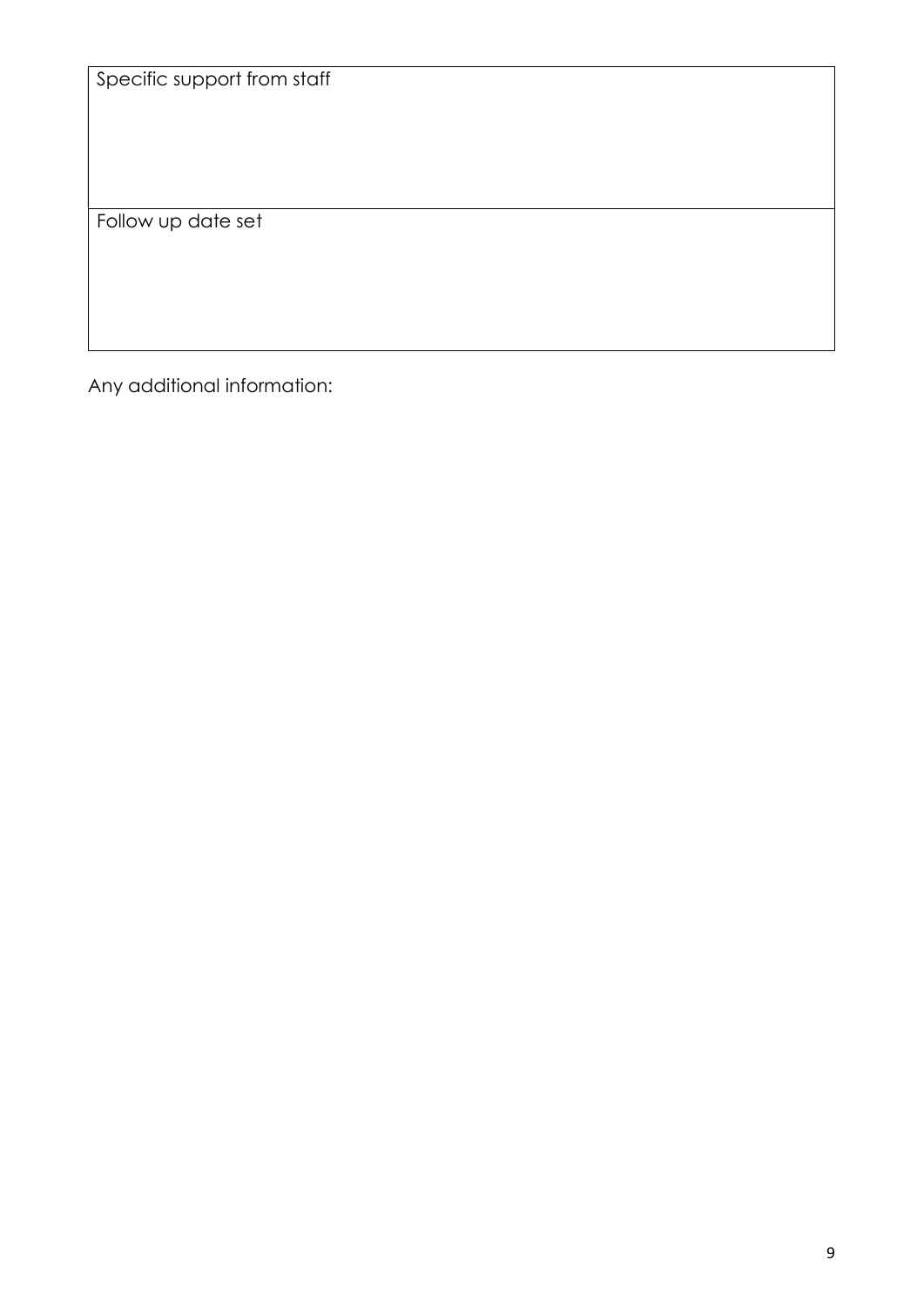# CLOUDSIDE ACADEMY

# RACIST ALLEGATION /INCIDENT REVIEW DOCUMENTATION

SCHOOL VOICE

What action has been taken to resolve the problem and how effective has it been?

PUPIL VOICE

How well did we deal with the problem? How do you feel now?

PARENT VOICE

How satisfied are you with the way in which the situation has been dealt with?